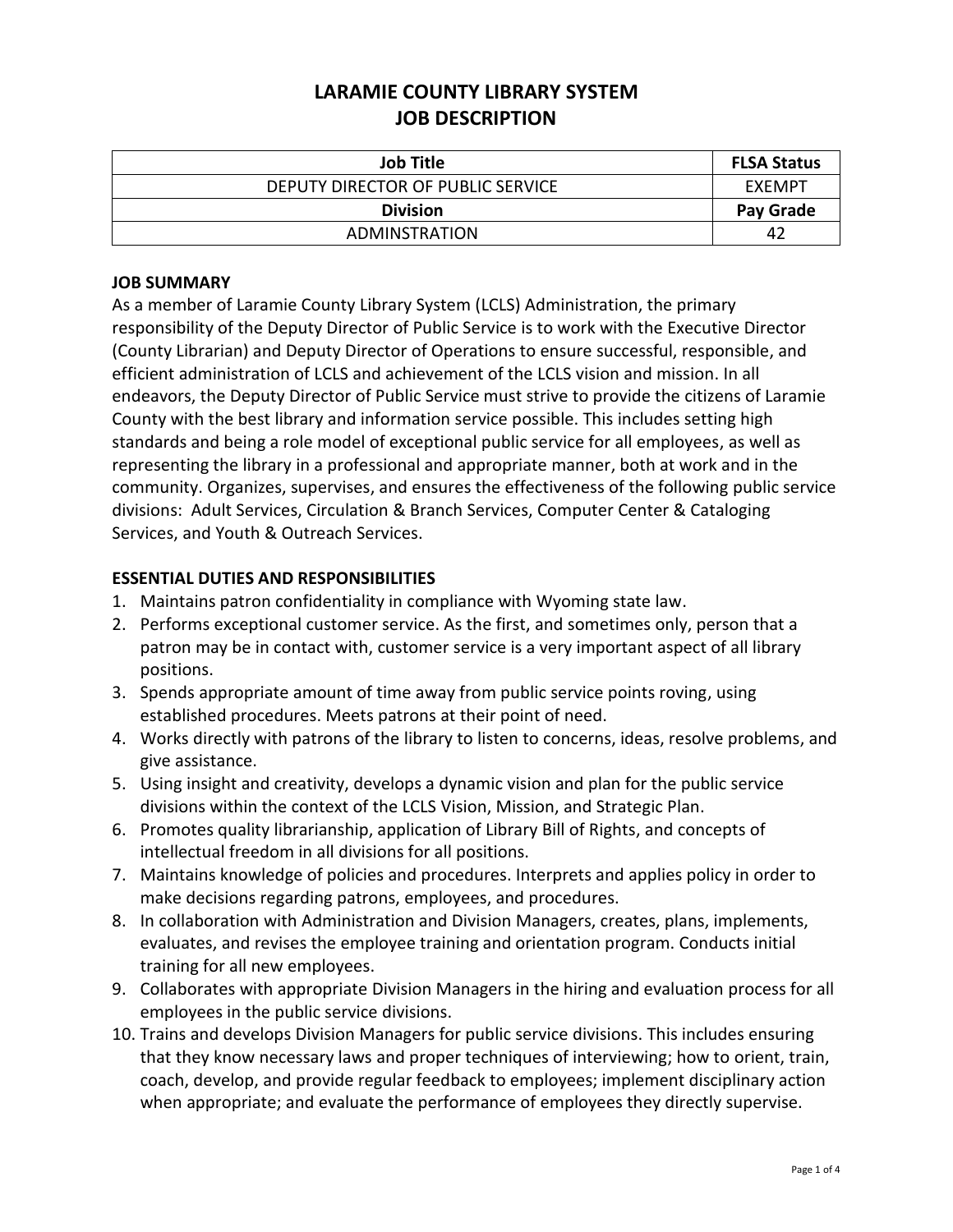| <b>Job Title</b>                  | <b>FLSA Status</b> |
|-----------------------------------|--------------------|
| DEPUTY DIRECTOR OF PUBLIC SERVICE | EXEMPT             |
| <b>Division</b>                   | Pay Grade          |
| ADMINSTRATION                     | -42                |

- 11. Trains appropriate individuals on procedures and expectations for being Manager-on-Duty (MOD).
- 12. Promotes an environment that encourages input from all employees, sets high standards, challenges employees to achieve their personal best, values employees as individuals, and empowers employees to provide exceptional service to the public.
- 13. Exemplifies teamwork on a regular basis, and promotes teamwork within LCLS.
- 14. Oversees, coordinates, and facilitates development of all children, teen, and adult programs and events in all facilities and the bookmobile. This includes early literacy, crafts, summer reading, Library 2 Business (L2B), genealogy, adult education, technology and making, speakers, outreach events, and special events. Works closely with Division Managers and key employees to ensure that materials, equipment, and other resources are available and utilized wisely. Ensures that all employees involved in events and programs have adequate training, planning time, and support for implementation. Works with the Executive Director (County Librarian) and the Deputy Director of Operations to collaborate on adult events. Leads the events committee.
- 15. In conjunction with the Information Technology Services Manager and other key positions that provide technology programs, moves the library toward the creation of a makerspace for teens and adults when funding allows. In relationship to technology programs, ensures all Division Managers stay within budget.
- 16. Collaborates with the Information Technology Services Manager to ensure all LCLS service, program, and event technology needs are met.
- 17. Works with Public Service Division Managers and the Information Technology Services Manager to determine training needs for patrons. Ensures smooth delivery of training services to the public.
- 18. Collaborates and creates partnerships in the community, as appropriate. Ensures Division Managers are collaborating and creating partnerships related to their areas of responsibility.
- 19. Utilizes best practices for public libraries in terms of outcome and output measurements and statistical analysis to recommend changes in services and programming.
- 20. Maintains LCLS statistical databases and statistical reporting, which includes reporting to the LCLS Board of Directors and Wyoming State Library.
- 21. Develops allocation of collection budget annually. Ensures all Division Managers stay within the allocated budgets.
- 22. Oversees, coordinates, and facilitates development of all collections at LCLS. Works closely with Division Managers to ensure that the collections are weeded and maintained. Ensures that all employees involved in collection development use patron and employee input, knowledge gained through personal public service, appropriate selection tools, and other sources to provide vibrant collections that meet the needs of the public.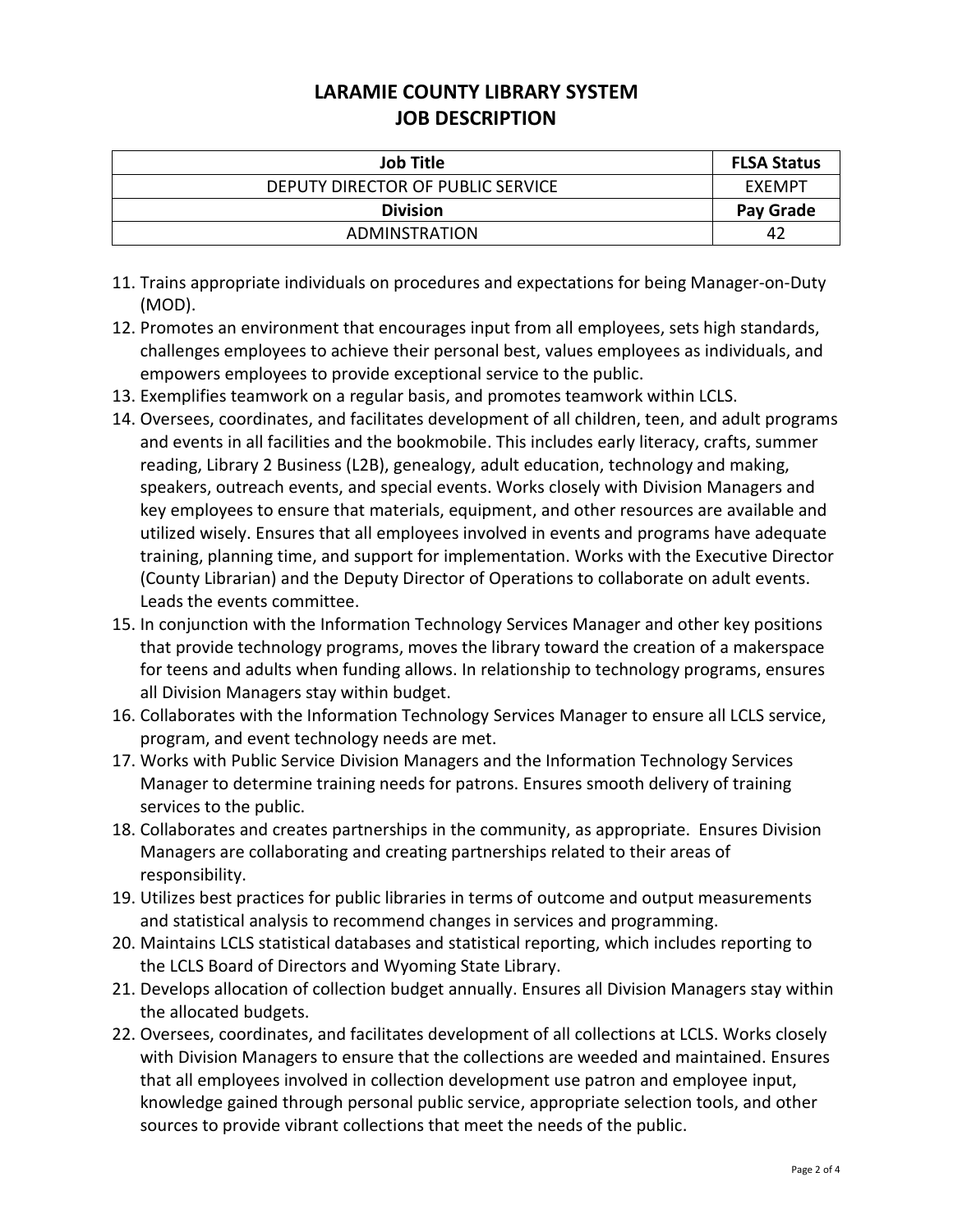| <b>Job Title</b>                  | <b>FLSA Status</b> |
|-----------------------------------|--------------------|
| DEPUTY DIRECTOR OF PUBLIC SERVICE | EXEMPT             |
| <b>Division</b>                   | Pay Grade          |
| ADMINSTRATION                     | 42                 |

- 23. Coordinates expenditure of money donated to the Laramie County Library Foundation for purchase of library materials.
- 24. In consultation with the Executive Director (County Librarian) and the Deputy Director of Operations, ensures ease of use for library patrons in LCLS facilities regarding signage, arrangement of materials, building or system-wide projects, and advertising concepts. Reviews and revises plans as needed.
- 25. In conjunction with the Executive Director (County Librarian), revises job descriptions, job postings, job announcements, and similar documents for areas supervised.
- 26. Maintains a thorough understanding and knowledge of all positions within the public service divisions, which includes effectively and appropriately communicating with employees and coordinating activities. Fills in and works in the areas of responsibility as necessary to maintain the expected high level of customer service.
- 27. Oversees preparation of schedules that ensure adequate staffing at public service points as well as adequate staffing for the critical behind-the-scenes tasks that directly affect public service. Works at public service points as needed to ensure adequate staffing.
- 28. Acts as Executive Director (County Librarian) at the request of the Executive Director (County Librarian) or LCLS Board of Directors, when needed.
- 29. Utilizes effective problem-solving skills to further the LCLS Mission.
- 30. Takes minutes at meetings of the LCLS Board of Directors in rotation with the Deputy Director of Operations. Prepares and submits monthly reports to the LCLS Board regarding relevant activities in areas supervised. Creates and reviews relevant documents prior to delivery to the LCLS Board. Attends other meetings that are pertinent to LCLS Board activities.
- 31. In conjunction with Administration and appropriate Division Managers, creates, revises, and evaluates policies for recommendation to the LCLS Board of Directors. Serves as advisor to the LCLS Board Ad Hoc Policy Committee.
- 32. Serves as a member of the Leadership Team.
- 33. Participates at the state, regional, and/or national level in professional library activities in order to represent LCLS, and to keep abreast of library trends and new knowledge in the field.
- 34. Ensures smooth collaboration with consultants, Wyoming State Library, vendors, professional library organizations, and other libraries.
- 35. Stays abreast of trends in technology, popular culture, and innovative initiatives that may affect libraries.
- 36. Represents the library in, and networks with, community groups. Serves in a leadership role in these organizations when appropriate. Presents at community groups when requested.
- 37. When needed, serves as advisor or counsel for the Executive Director (County Librarian) in order to assist in decision-making process.